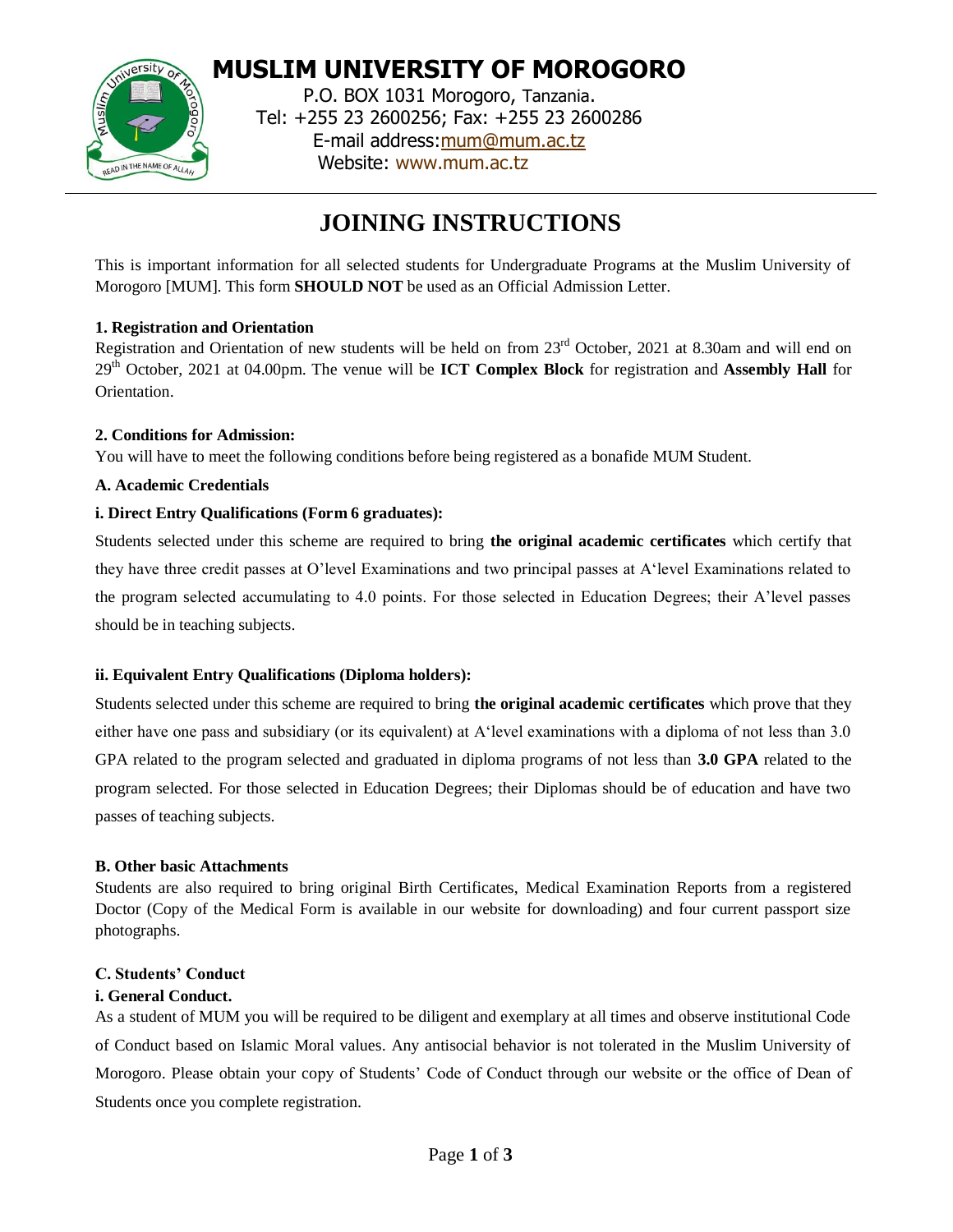# **ii. Dress Code.**

MUM observes an Islamic code of dress. There are no uniforms; however students are required to wear selfrespecting dresses. Tight, Decorated, transparent or any anti-Islamic dresses are strictly prohibited for both men and women.

# **D. University Fees.**

All students should pay at least half of their semester fee before registration as indicated in the fee structure below. All payments of **Tuition Fee** and **Accommodation** should be done through **CRDB** Account. **ALL OTHER Costs**  (NHIF, Registration fee, Identity Card fee, Graduation fees, Students' union fee, Field/Practical Training Fee and TCU Quality assurance fee) should be done through **NBC** Account. NOTE: Payment of cash will **NOT** be **ACCEPTED**.

## **i. Tuition Fee and Hostel/Accommodation Payment Account:**

| Bank Name:      | <b>CRDB</b>                                   |
|-----------------|-----------------------------------------------|
| Account Name:   | <b>REGISTERED TRUST OF MUSLIM DEVELOPMENT</b> |
|                 | (MUSLIM UNIVERSITY OF MOROGORO)               |
| Account Number: | 01.11013380601                                |

# **ii. Other University Costs Payment Account:**

| <b>Bank Name:</b>            | NBC.                                 |
|------------------------------|--------------------------------------|
| Account Name:                | <b>MUSLIM UNIVERSITY OF MOROGORO</b> |
| Account Number: 026103006147 |                                      |

## **3. Hostel Accommodation:**

Offer of residence at the campus will be based on availability of rooms and on the following priority:

(i) Disabled students (ii) Foreign students (iii) Female Students. MUM requires all female students to stay on campus except for special cases. Rooms shall be allocated only to those students who can show proof of payment through the bank.

## **4. Equipment for students' personal use:**

MUM strongly recommends student(s) to purchase their own books for their respective programs as prescribed by program lecturers, such as;

- (i). An English language dictionary, and/or any other appropriate dictionary for those who take languages eg; Kiswahili, Arabic, French, etc.
- (ii). Laptops [not desktop computers] for accessing study materials on the internet. Wireless internet is available at MUM Campus for free, and there is a large corpus of electronic books online for everyone.
- (iii). Digital Camera (for Bachelor degree of Mass Communication students).
- (iv). Students are required to come with one ream of paper and deposit it with the finance department.

Students are **NOT** allowed to come with: (i) T.V (ii) Radio/Radio Cassette (iii) Cooker, (iv) Electric heater.